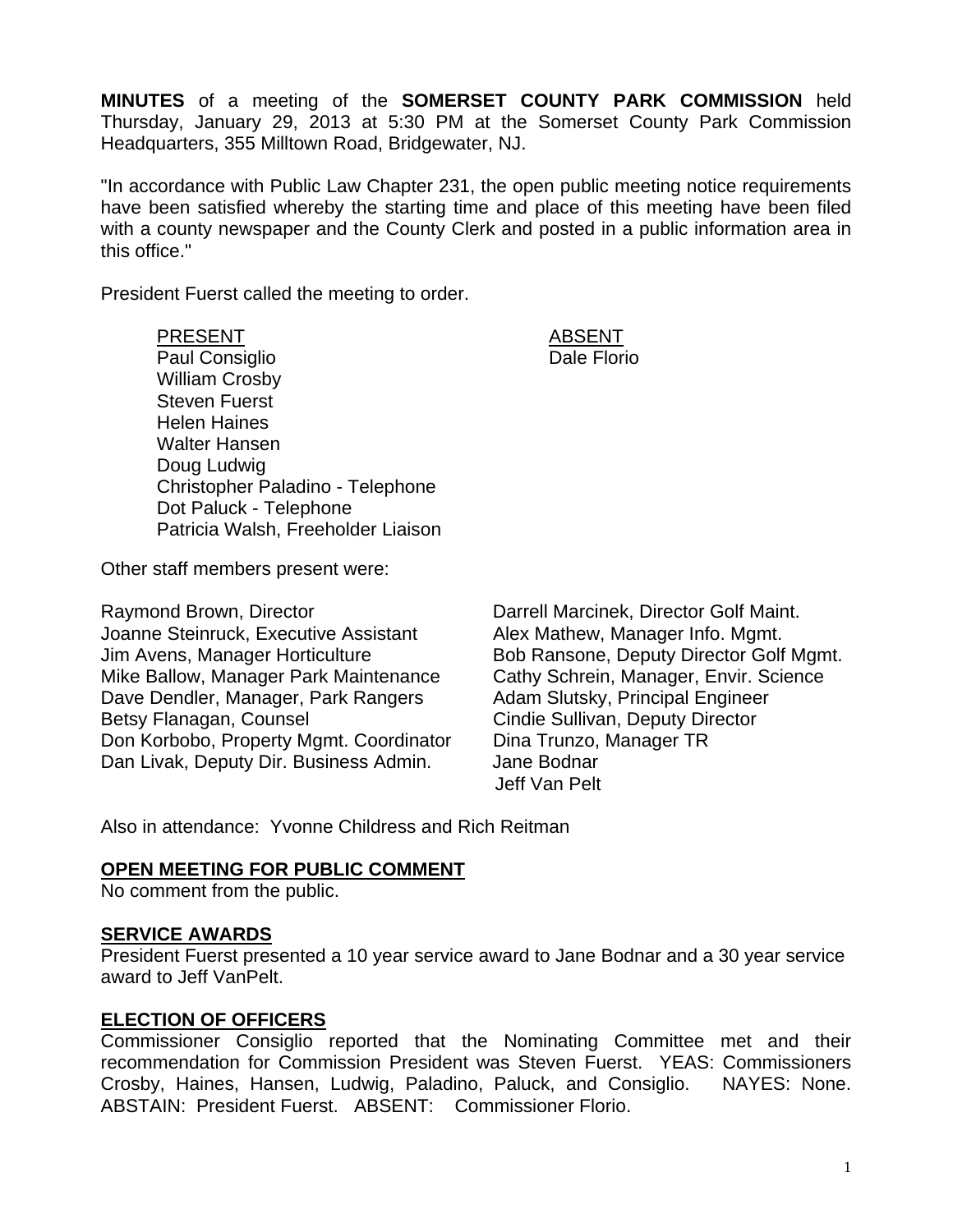Commissioner Consiglio reported that the Nominating Committee had two nominations for Vice President. Commissioner Florio nominated Commissioner Crosby and Commissioner Paluck nominated Commissioner Hansen. A vote was taken for Commissioner Crosby as Vice President. YEAS: Commissioners Crosby, Haines, Ludwig, Paladino, and Consiglio. NAYES: Commissioners Hansen, Paluck, and President Fuerst. ABSTAIN: None. ABSENT: Commissioner Florio.

Commissioner Crosby was elected Vice President.

President Fuerst then asked Commissioner Consiglio for the Committee's recommendation for Secretary. Commissioner Consiglio reported that the nominating committee recommended Raymond Brown as Secretary. A vote was then taken for Raymond Brown as Secretary. YEAS: Commissioners Crosby, Haines, Ludwig, Paladino, Consiglio, Fuerst, Paluck and Hansen. NAYES: None. ABSENT: Commissioner Florio.

# **APPROVAL OF THE MINUTES**

President Fuerst called for the approval of the minutes of the last regular meeting held December 27, 2012. MOVED BY: Commissioner Consiglio; seconded by: Commissioner Crosby. YEAS: Commissioners Consiglio, Crosby, Hansen, Ludwig, Paladino, Paluck, and President Fuerst. NAYES: None. ABSTAIN: Commissioner Haines. ABSENT: Commissioner Florio.

# **APPROVAL OF BILLS FOR PAYMENT**

# **Resolution R13-001 - Payment of Claims**

Resolution authorizing payment of bills for \$641,704.35 comprising of check numbers 227460-227565. MOVED BY: Commissioner Consiglio; seconded by: Commissioner Hansen. YEAS: Commissioners Consiglio, Crosby, Hansen, Ludwig, Paladino, Paluck, and President Fuerst. NAYES: None. ABSTAIN: Commissioner Haines. ABSENT: Commissioner Florio.

# **DIRECTOR'S REPORT**

Director Brown submitted a report for the month of December 2012.

# **COMMISSIONER CORRESPONDENCE**

- 1. Consultation Comments from New Jersey DEP regarding the Neshanic Valley Golf Course Final Cultural Resource Survey Report, Van Camp Rural Historic District, Opie Road, Block 77, Lots 23, 23.01, 23.02, 23.03, 23.04, 24, and 27.
- 2. Letter from Regional Center Partnership of Somerset County, Inc. requesting the name of the appointment of voting representative to the Partnership for 2013.
- 3. Notice of 2013 Public Meeting dates for the New Jersey Water Supply Authority.
- 4. Letter of thanks from a family that participated in the Pictures with Santa program.
- 5. Letter for congratulations to Peter Palmer on being selected Freeholder Director from Mayor of Branchburg, James Leonard. Mayor Leonard also asked that the Freeholder Board work with him on developing a hiking trail along the Raritan River.
- 6. Packet received from Stuart Lederman that included correspondence on issues that current counsel should be aware of, as well as, past correspondence.
- 7. Article in The Sunday Star-Ledger announcing that the Freeholders awarded a \$142,000.00 contract to RBA Group to design the loop trail at Skillman Park.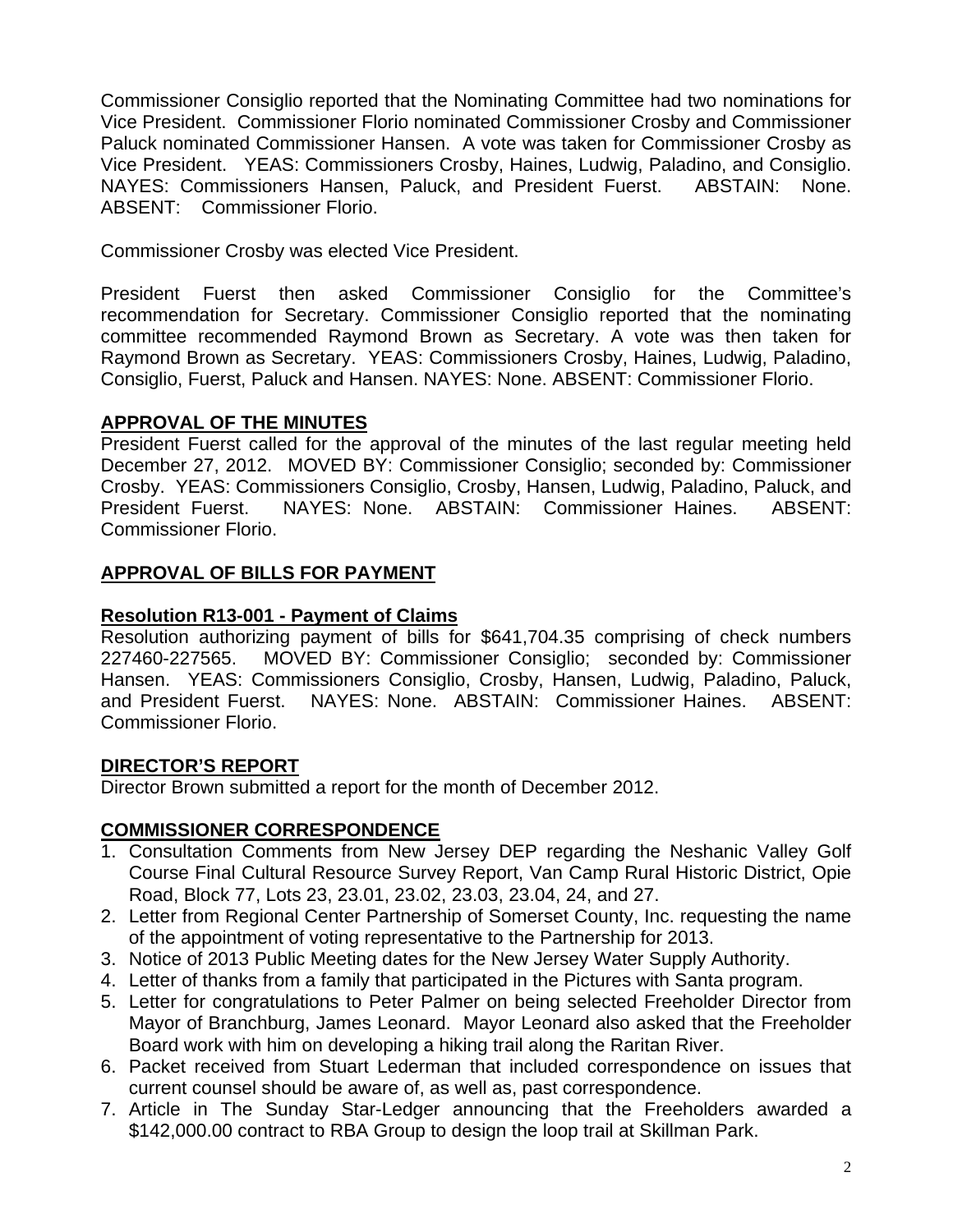- 8. Letter and photographs from someone in Australia that has a timber antique mantel clock with a plate that reads Washington's Rock, NJ and wanted to know if the Park Commission has any information on the clock or would be interested in the clock.
- 9. Letter from Gary Walsh extending his thank you and goodbye.

# **CONSENT AGENDA**

### **RESOLUTIONS**

The following resolutions were MOVED BY: Commissioner Hansen; seconded by: Commissioner Consiglio. YEAS: Commissioners Consiglio, Crosby, Haines, Hansen, Ludwig, Paladino, Paluck, and President Fuerst. NAYES: None. ABSTAIN: None. ABSENT: Commissioner Florio.

### **Resolution R13-002 – Thanks and Appreciation to Joanne M. Jaeger**

Resolution expresses thanks and appreciation to Joanne Jaeger for her service as a Commissioner and Vice President of the Somerset County Park Commission.

### **Resolution R13-003 – Thanks and Appreciation to Gary Walsh**

Resolution expresses thanks and appreciation to Gary Walsh for his service as a Commissioner with the Somerset County Park Commission.

### **Resolution R13-004 – Thanks and Appreciation to Stuart M. Lederman, Esq.**

Resolution expresses thanks and appreciation to Stuart Lederman for his service as legal counsel with the Somerset County Park Commission.

#### **Resolution R13-005 – Thanks and Appreciation to Patrick Scaglione**

Resolution expresses thanks and appreciation to Patrick Scaglione for his service as Freeholder Liaison with the Somerset County Park Commission.

## **Resolution R13-006 – Thanks and Appreciation to Rose Evans**

Resolution expresses thanks and appreciation to Rose Evans for her service with the Somerset County Chamber of Commerce and Somerset County Regional Center Partnership.

#### **Resolution R13-007 – Award of Contract for Audit and Accounting Services for 2013**

Resolution awards a contract to Suplee Clooney for audit and accounting services for 2013.

### **Resolution R13-008 – Designating Representation to the Regional Center Partnership of Somerset County**

Resolution recommends Raymond Brown to serve as the voting representative and Cynthia Sullivan to serve as the alternate.

## **Resolution R12-009 – Award of County Co-Op Contract to Purchase a 2013 Dodge Ram 5500 with Options**

Resolution awards a contract to Beyer Chrysler Dodge Jeep and the cost is not to exceed \$53,037.00. The vehicle will be used by the Park Maintenance Department.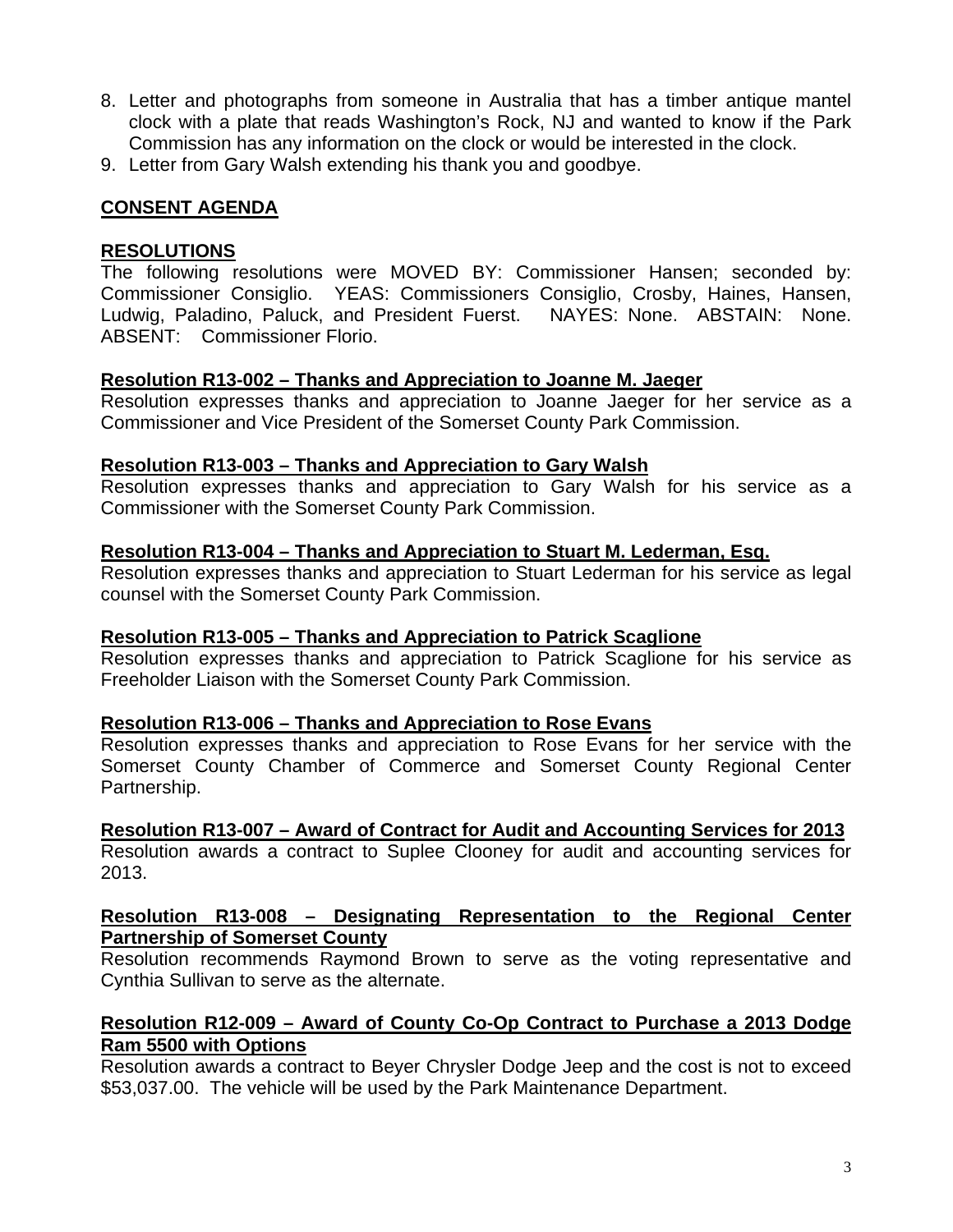### **Resolution R13-010 – Award of County Co-Op Contract to Purchase a 2013 Gallon 133USD Stainless Steel Dump Body with Options**

Resolution awards a contract to Cliffside Body Corporation and the cost is not to exceed \$25,124.00. The vehicle will be used by the Park Maintenance Department.

### **Resolution R13-011 – Award of Morris County Co-Op Contract to Purchase a 2013 Ford Explorer**

Resolution awards contract to Route 23 Automall and the cost is not to exceed \$26,442.00. The vehicle will be used by the Park Maintenance Department.

#### **Resolution R13-012 – Award of Morris County Co-Op Contract to Purchase and Install Fencing**

Resolution awards a contract to E.B. Fence, LLC for fencing at North Branch Park Maintenance Yard (\$20,167.50) and Natirar Park (\$23,870.00). The total is not to exceed \$44,037.50.

# **COMMITTEE REPORTS**

## **FINANCE/BUSINESS ADMINISTRATION**

A report was submitted for the month of December 2012.

Dan Livak reported that the 2012 surplus is more than two million dollars which is one million dollars more than the projected revenue. Super Storm Sandy caused approximately \$283,000.00 in losses. The Joint Insurance Fund has reimbursed the Park Commission approximately \$32,000 to date. The labor costs for repairs will be submitted to FEMA which will reimburse 75 percent of the total eligible costs.

## **HUMAN RESOURCES**

Commissioner Consiglio, Chair of the Committee, submitted a report for the month of December 2012.

# **LEISURE SERVICES**

Commissioner Ludwig, Chair of the Committee, submitted a report for the month of December 2012.

Cindie Sullivan, Deputy Director reported that the history book layout (part 1) is completed. One third of the individual parks portion of the book (part 2) is completed. The text for the entire book is completed and the designer is working on the layout. Work continues on the Annual Report. Cindie distributed the Goals and Accomplishments and thanked the managers for their assistance. The Winter Park Guide and Volunteer Newsletter have been distributed. In Karren Newman's absence Cindie reported that Karren has begun processing 2013 permits for events throughout the year. The permits gross \$200,000.00 annually from renting of parks. In Marge Margentino's absence Cindie reported that the Stable staff has done a great job in clearing the debris from trees due to Super Storm Sandy. Cindie thanked the Park Ranges for their assistance in assisting with the cleanup of trees at the Stable. All programs at the Stable have resumed thanks to the extra help from the Park Rangers and Recreation Maintenance. Some trails are still closed.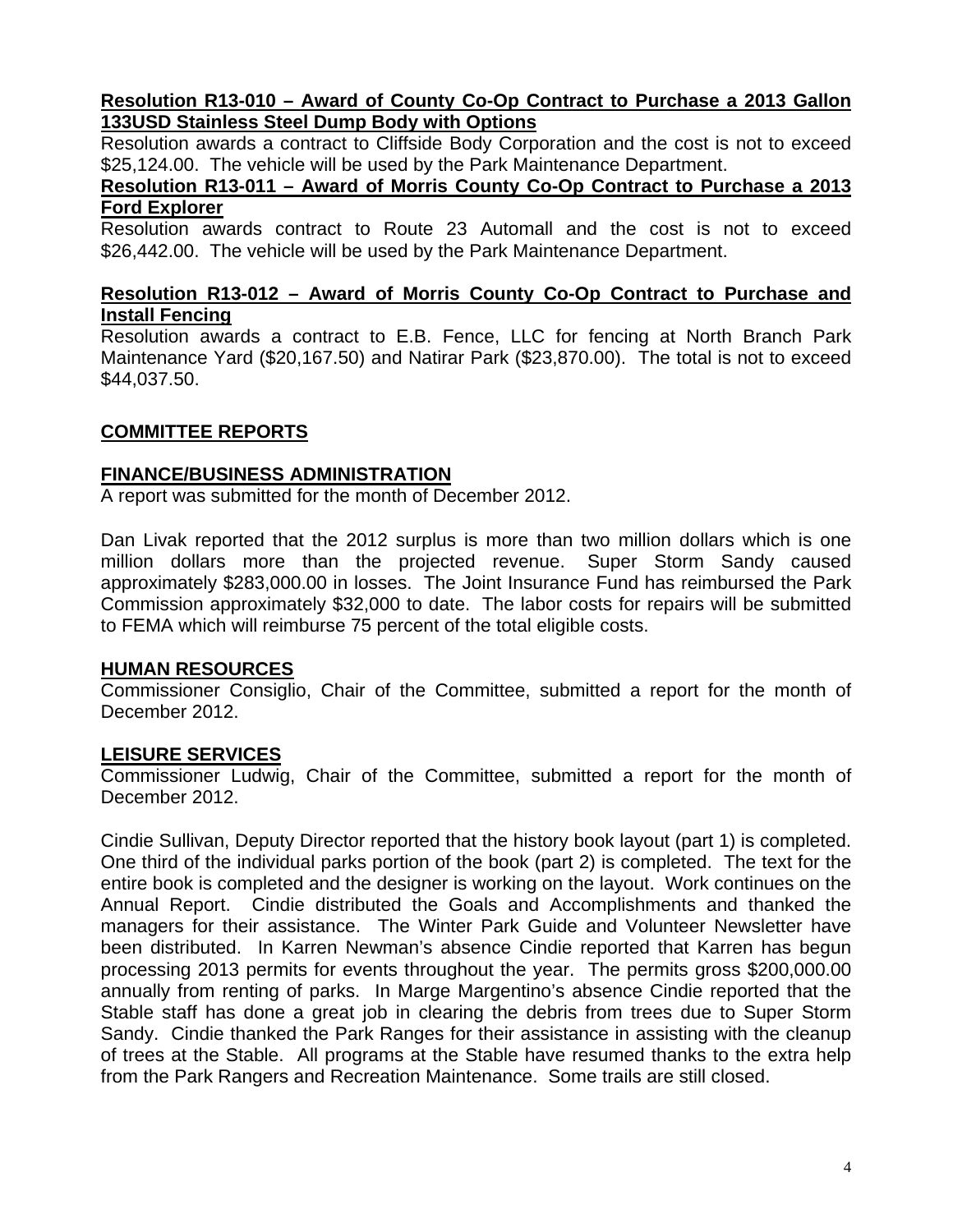Dina Trunzo, Manager Therapeutic Recreation reported that winter session programs have started this week. All programs are full with a waiting list. Camp registration will be held on February 20. The department received a \$100.00 from a retired Park Commission employee that is earmarked for the TR garden program. The Richard Hall Community Mental Health Center Horticulture Program has been awarded funding from the Rotary and Rutgers Enabling Garden project to build an Enabling Garden in the courtyard at the center. The Branchburg Rotary will be building the garden which will include a healing component including, but not limited to, sensory garden area and the use of cool calming colors.

Cathy Schrein, Manager, Environmental Science reported that the annual children's art show ended on January 27. The show exhibited kindergarten through six grade art from Somerset County schools and 21 schools participated. Cablevision taped the exhibit and it will be aired on February 10. The cross-country ski trip to Lapland Lakes has full registration and will be held January 31 to February 3. Camp registration will be held on February 16.

# **GOLF MANAGEMENT**

Commissioner Paluck, Chair of the Committee, submitted a report for the month of December 2012.

Darrell Marcinek, Director of Golf Maintenance reported that Super Storm Sandy clean up continues. The golf courses lost 200 trees. The deteriorating cart paths at Quail Brook Golf Course have been removed and replaced with eight foot paths.

Bob Ransone, Deputy Director Golf Management reported that three golf courses are closed for the winter. Neshanic Valley and Green Knoll remain open. Final golf rounds for 2012 were more than 16,000 than in 2011. Revenue is \$952,741.00 which is a 13.3 percent increase as compared to last year. The weather was a tremendous factor. An RFP was just received for retail sales and supply of technical equipment at the Learning Center. Callaway is holding a demonstration day next month and Bob will work on a press release to advertise the event. Advertising will now be done in Philadelphia to encourage visitation. An RFP will also be done for the food and beverage concession for the original four golf courses and Warrenbrook Pool.

Director Brown mentioned the Pro/Celebrity Golf Tournament will be held on May 6 at Neshanic Valley Golf Course and this event is a major fundraiser by the Park Foundation. This year Steve Kalafer will be the even Honoree.

## **INFORMATION MANAGEMENT**

Commissioner Hansen, Chair of the Committee, submitted a report for the month of December 2012.

## **VISITOR SERVICES**

Commission Crosby, Chair of the Committee, submitted a report for the month of December 2012.

Dave Dendler, Manager, Park Rangers reported that at this time of the year the Rangers are teaching CPR and First Aid to Park Commission staff. Ranger staff has been at the Stable helping clear the trails of downed trees and debris from Super Storm Sandy.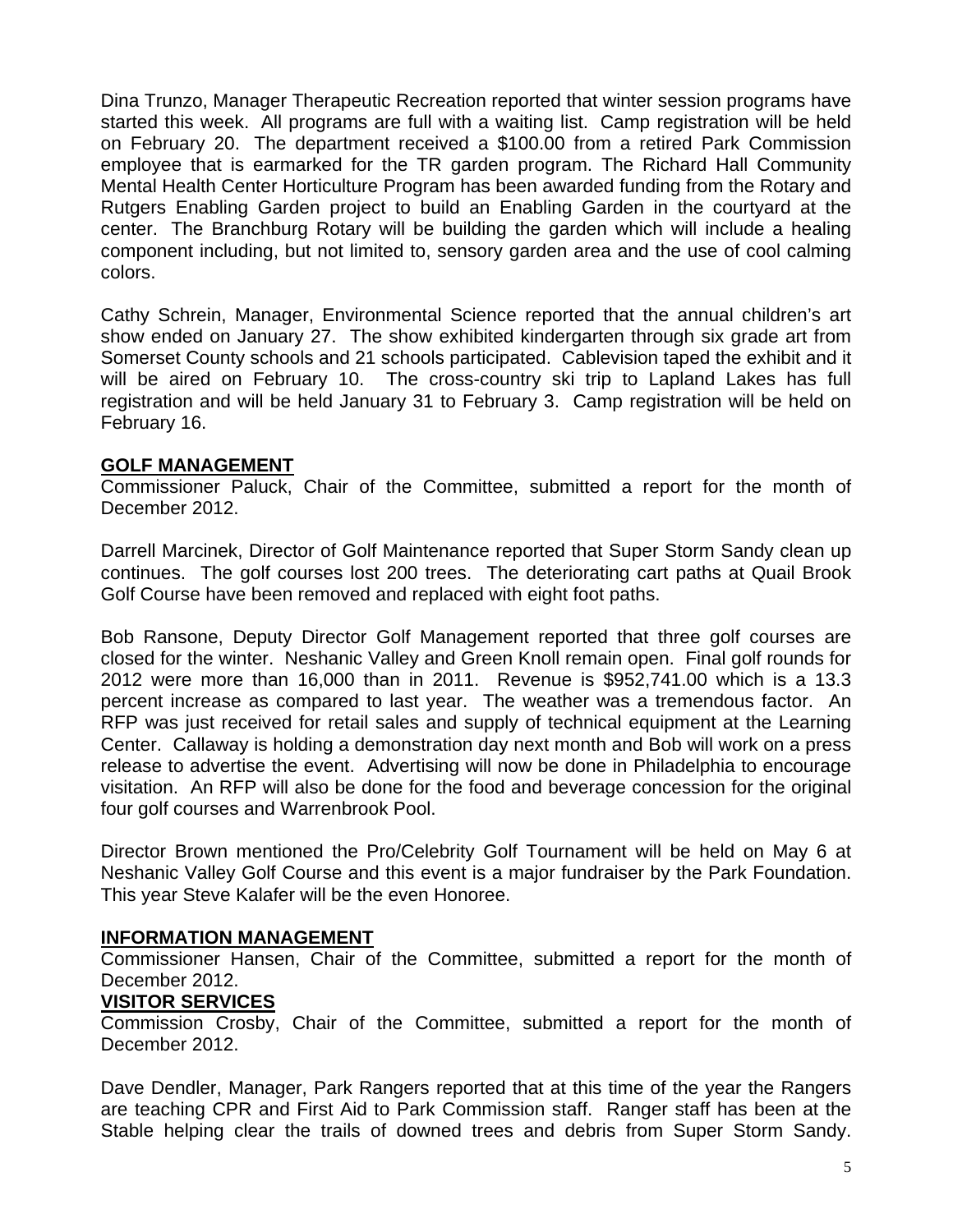Preparation has begun for the Adopt-A-Boulder event to be held in April. The Rangers will be working with New Jersey Fish and Wildlife on its Brook Trout program which involves ten schools raising trout from eggs and in April and June the Rangers will assist with the trout being released in the river off Gilbride Road. The Rangers will discuss why that program is so important.

## **PROPERTY MANAGEMENT**

Commissioner Crosby, Chair of the Committee, submitted a report for the month of December 2012.

Don Korbobo, Property Management Coordinator reported that tree work continues due to Super Storm Sandy. The 256 acres recently acquired from Carrier Clinic will be bid for farm use this spring. The property at the corner of Mettlers and Weston Road currently is a wheat field and will be bid as farmland in August for a contract beginning January 1, 2014.

# **PLANNING AND LAND ACQUISITION**

Commissioner Haines, Chair of the Committee, submitted a report for the month of December 2012.

In Tom Boccino's absence, Ray Brown reported that the inventory of property continues to grow. The former Prudential/Exxon property that the County has been working on for a long time has recently closed.

# **CAPITAL FACILIITES – CONSTRUCTION and ENGINEERING**

Commissioner Paladino, Chair of the Committee, submitted a report for the month of December 2012.

Adam Slutsky, Principal Engineer, reported that construction continues on the Howe Athletic Complex and is 60 to 70 percent complete. Dredging of the two ponds at Colonial Park are half completed. Demolition on recently acquired properties continues. Completion of the trail on the Raritan River continues with completion in the spring after the bridges have been set. Adam reported that Tom Boccino has been informed that the New Jersey Recreation and Park Association will be presenting a design award at its annual convention for the Morgan Pellowski Playground at Colonial Park. The County has provided approximately two million dollars for capital projects in 2012.

Director Brown reported that he has been working with Mayor Corradino of Manville on the Gerber Field project. Work continues on a concept plan for renovation of the site. This project will complement Torpey Athletic Complex and Ray thanked Adam for his assistance. This property is a former landfill so it will take some time to obtain the necessary State approvals.

## **PARK MAINTENANCE & HORTICULTURE**

Commissioner Consiglio, Chair of the Committee submitted a report for the month of December 2011.

Mike Ballow, Manager Park Maintenance reported that the recycling of Christmas trees was successful and will end January 31. The trees will be mulched and used throughout